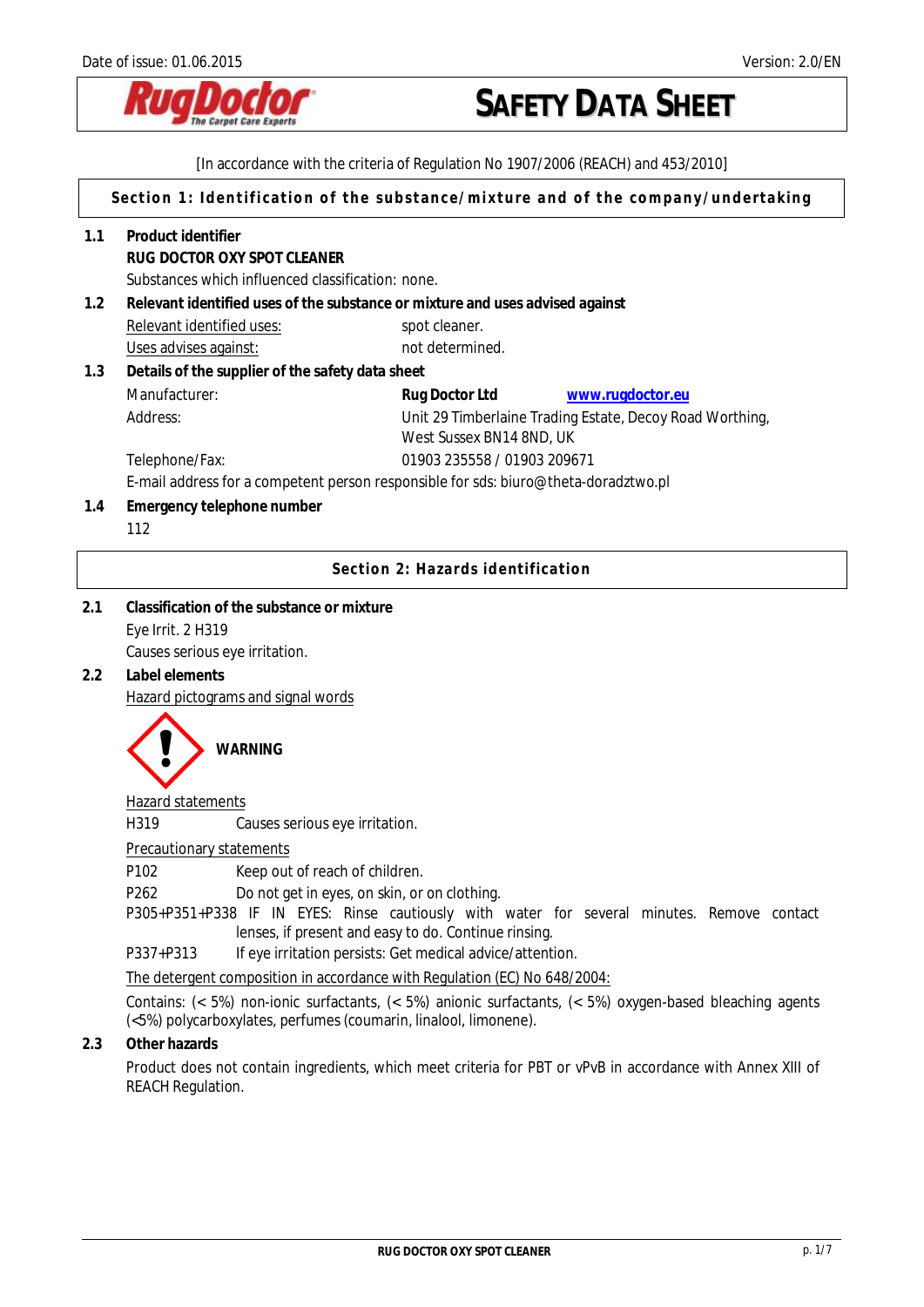

## **Section 3: Composition/information on ingredients**

### **3.1 Substances**

Not applicable.

**3.2 Mixtures** 

| iviixtul es                                                                |                                                                           |           |
|----------------------------------------------------------------------------|---------------------------------------------------------------------------|-----------|
| CAS: 68439-46-3                                                            | ethoxylated alcohols C9-C11                                               |           |
| $EINECS: -$                                                                | Acute Tox. 4 H302, Eye Dam. 1 H318                                        |           |
| $INDEX: -$                                                                 |                                                                           | $< 1.6\%$ |
| $REACH: -$                                                                 |                                                                           |           |
| CAS: 7722-84-1                                                             | hydrogen peroxide                                                         |           |
| EINECS: 231-765-0                                                          | Ox. Lig. 1 H271, Acute Tox. 4 H302, Skin Corr. 1A H314, Acute Tox. 4 H332 |           |
| INDEX: 008-003-00-9                                                        |                                                                           | 0.7%      |
| $REACH: -$                                                                 |                                                                           |           |
| CAS: 1330-43-4                                                             | disodium tetraborate, anhydrous                                           |           |
| EINECS: 215-540-4                                                          | Repr. 1B H360FD                                                           |           |
| INDEX: 005-011-00-4                                                        |                                                                           | $< 0.6\%$ |
| $REACH: -$                                                                 |                                                                           |           |
| Full to at a finishment of the state of the state of the state of the CDC. |                                                                           |           |

Full text of each relevant H phrase is given in section 16 of SDS.

**Section 4: First aid measures**

#### **4.1 Description of first aid measures**

Skin contact: take off contaminated clothes. Wash contaminated skin thoroughly with water. Consult a doctor, if disturbing symptoms occur.

Eye contact: protect non-irritated eye, remove contact lenses. Rinse contaminated eyes with water for 10-15 minutes. Avoid strong stream of water – risk of damage of the cornea. Contact an ophthalmologist, if irritation persists.

Ingestion: do not induce vomiting. Rinse mouth with water. Never give anything by mouth to an unconscious person. Seek medical advice if disturbing symptoms occur, show label or container.

Inhalation: remove the victim to fresh air. Keep warm and calm. Consult a doctor, if disturbing symptoms occur.

**4.2 Most important symptoms and effects, both acute and delayed** 

Eye contact: redness, tearing, pain, serious eye irritation.

Skin contact: may cause redness, itching.

Ingestion: may cause nausea, vomiting, abdominal pains.

Inhalation: exposure to high concentrations of product vapours may lead to headaches, nausea.

**4.3 Indication of any immediate medical attention and special treatment needed** Physician makes a decision regarding further medical treatment after thoroughly examination of the injured. Symptomatic treatment.

**Section 5: Firefighting measures**

### **5.1 Extinguishing media**

Suitable extinguishing media: foam, dry extinguishing, carbon dioxide, water spray. Unsuitable extinguishing media: water jet – risk of propagation of the flame.

## **5.2 Special hazards arising from the substance or mixture**  During combustion harmful gases consisting of carbon oxides may be produced. Do not inhale combustion products, may cause health risk.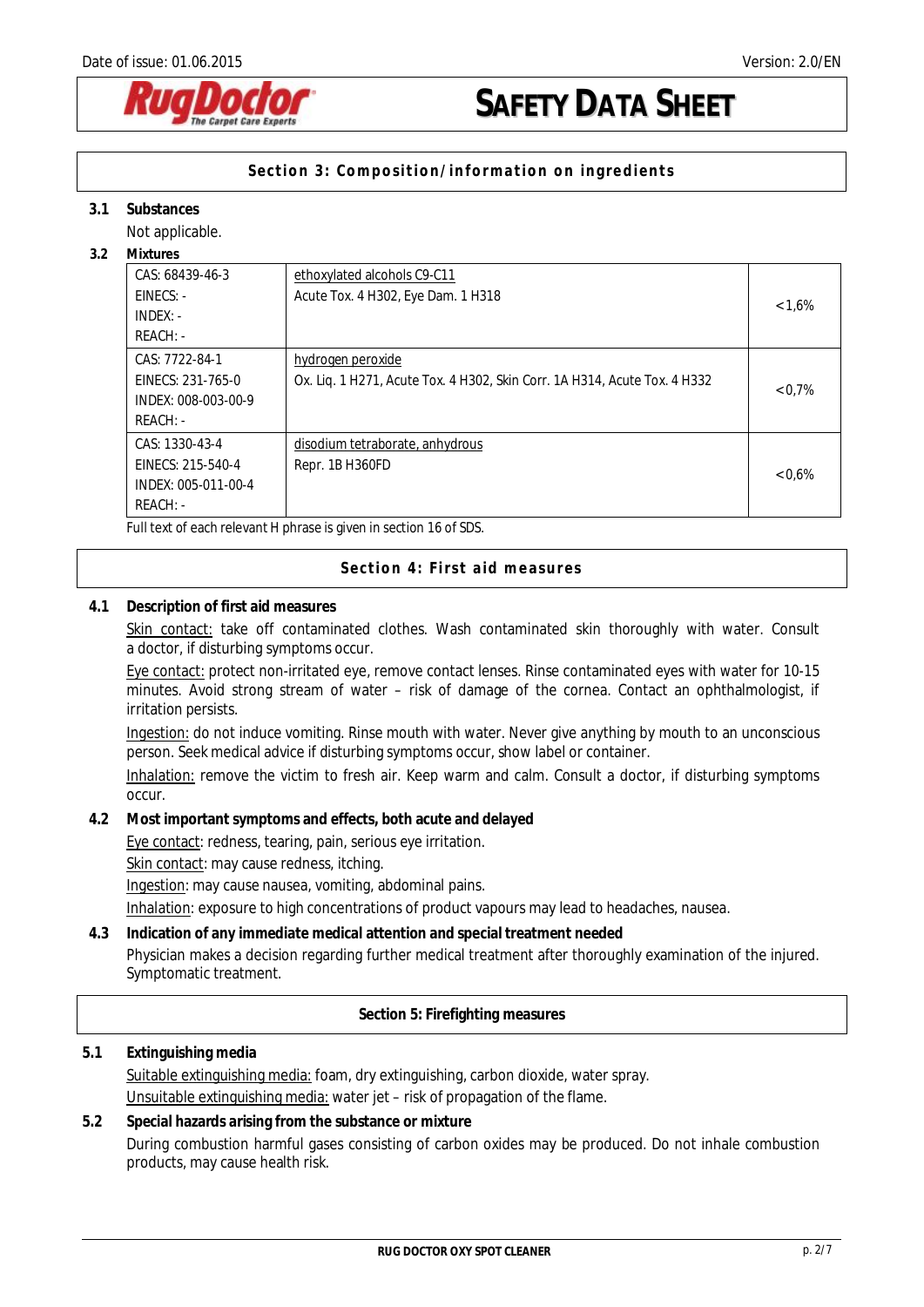

### **5.3 Advice for firefighters**

Personal protection typical in case of fire. Do not stay in the fire zone without self-contained breathing apparatus and protective clothing resistant to chemicals. Containers may burst if heated due to the rise of pressure. In case of fire cool endangered containers with water fog from safe distance. Do not let extinguishing water to reach drainage system. Collect used extinguishing media.

### **Section 6: Accidental release measures**

- **6.1 Personal precautions, protective equipment and emergency procedures** 
	- Limit the access for the outsiders into the breakdown area, until the suitable cleaning operations are completed. In case of large spills, isolate the exposed area. Avoid eyes and skin contamination. Ensure adequate ventilation. Wear personal protective equipment. Do not inhale product vapours. Ensure that effects of the breakdown are removed only by qualified personnel. Immediately wipe leaked product – may produce extremely slippery surfaces.
- **6.2 Environmental precautions**

In case of release of large amounts of the product, it is necessary to take appropriate steps to prevent it from spreading into the environment. Notify relevant emergency services.

**6.3 Methods and material for containment and cleaning up**

Collect product using liquid binding materials (eg. sand, earth, universal binding substances, silica etc.) and place it in correctly labelled containers. Treat collected material as waste. Flush product residues with water. Clean and ventilate contaminated place.

**6.4 Reference to other sections** Appropriate conduct with waste product – section 13. Personal protection equipment – section 8.

## **Section 7: Handling and storage**

- **7.1 Personal precautions, protective equipment and emergency procedures**  Handle in accordance with good occupational hygiene and safety practices. Avoid eyes and skin contamination. Wash hands carefully before breaks and after work. Do not inhale product vapours. Ensure adequate ventilation of the area in which product is stored and used. Keep unused containers tightly sealed.
- **7.2 Conditions for safe storage, including any incompabilities**  Store only in original, tightly sealed containers. Store in dry, cool and well ventilated place. Keep away from food, foodstuffs, animal feed and drinking water. Protect from heat, light and direct sunlight. Do not store with incompatible materials (see subsection 10.5).
- **7.3 Specific end use(s)**

No information about uses other than mentioned in subsection 1.2.

### **Section 8: Exposure controls/personal protection**

**8.1 Control parameters** 

There are no occupational exposure limit values for the substances present in the mixture at the Community level. Please check any national occupational exposure limit values in your country.

Legal Basis: Commission Directive 2006/15/EC, 2000/39/EC, 2009/161/EC

**8.2 Exposure controls**

Observe good occupational hygiene and safety practices. Do not eat, drink or smoke when using the product. Avoid eyes and skin contamination. Ensure adequate general and/or local ventilation.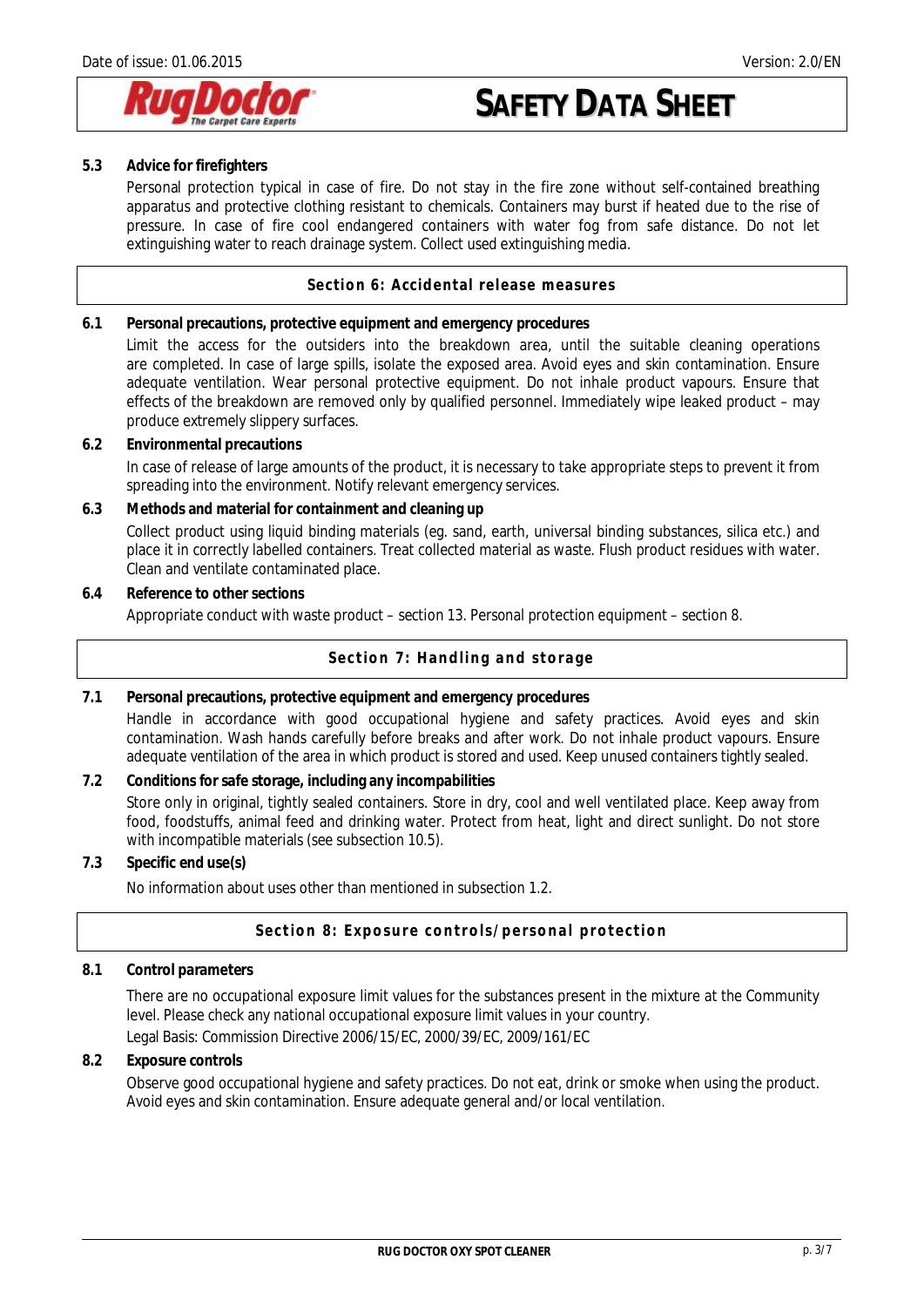

#### Hand and body protection

Normally not necessary. Use protective gloves resistant to the product in case of prolonged or repeated exposure.

The material that the gloves are made of must be impenetrable and resistant to the product's effects. The selection of material must be performed with consideration of breakthrough time, penetration speed and degradation. Moreover, the selection of proper gloves depends not only on the material, but also on other quality features and changes depending on the manufacturer. The producer should provide detailed information regarding the exact breakthrough time. This information should be followed.

#### Eye protection

Use tightly fitting safety glasses or face protection if risk assessment indicates that it is necessary.

#### Respiratory protection

Under normal conditions of use is not required. In case of insufficient ventilation, wear an approved respirator with a proper filter.

Personal protective equipment must meet requirements of directive 89/686/CE. Employer is obliged to ensure equipment adequate to activities carried out, with quality demands, cleaning and maintenance.

#### Environmental exposure controls

Avoid environment contamination, do not empty into drains. Possible emissions from the ventilation systems and processing equipment should be controlled in order to determinate their compatibility with environmental protection regulations.

**Section 9: Physical and chemical properties** 

| 9.1 | Information on basic physical and chemical properties |                                            |  |
|-----|-------------------------------------------------------|--------------------------------------------|--|
|     | physical state:                                       | liquid                                     |  |
|     | colour:                                               | clear                                      |  |
|     | odour:                                                | characteristic                             |  |
|     | odour threshold:                                      | not determined                             |  |
|     | pH:                                                   | neutral                                    |  |
|     | melting point/freezing point:                         | not determined                             |  |
|     | initial boiling point and boiling range:              | not determined                             |  |
|     | flash point:                                          | not applicable, product is not combustible |  |
|     | evaporation rate:                                     | not determined                             |  |
|     | flammability (solid, gas):                            | not applicable                             |  |
|     | upper/lower flammability or explosive limits:         | not determined                             |  |
|     | vapour pressure:                                      | not determined                             |  |
|     | vapour density:                                       | not determined                             |  |
|     | density:                                              | not determined                             |  |
|     | solubility(ies):                                      | soluble in water                           |  |
|     | partition coefficient: n-octanol/water:               | not determined                             |  |
|     | auto-ignition temperature:                            | not determined                             |  |
|     | decomposition temperature:                            | not determined                             |  |
|     | explosive properties:                                 | not display                                |  |
|     | oxidising properties:                                 | not display                                |  |
|     | viscosity:                                            | not determined                             |  |
| 9.2 | Other information                                     |                                            |  |
|     | No additional data.                                   |                                            |  |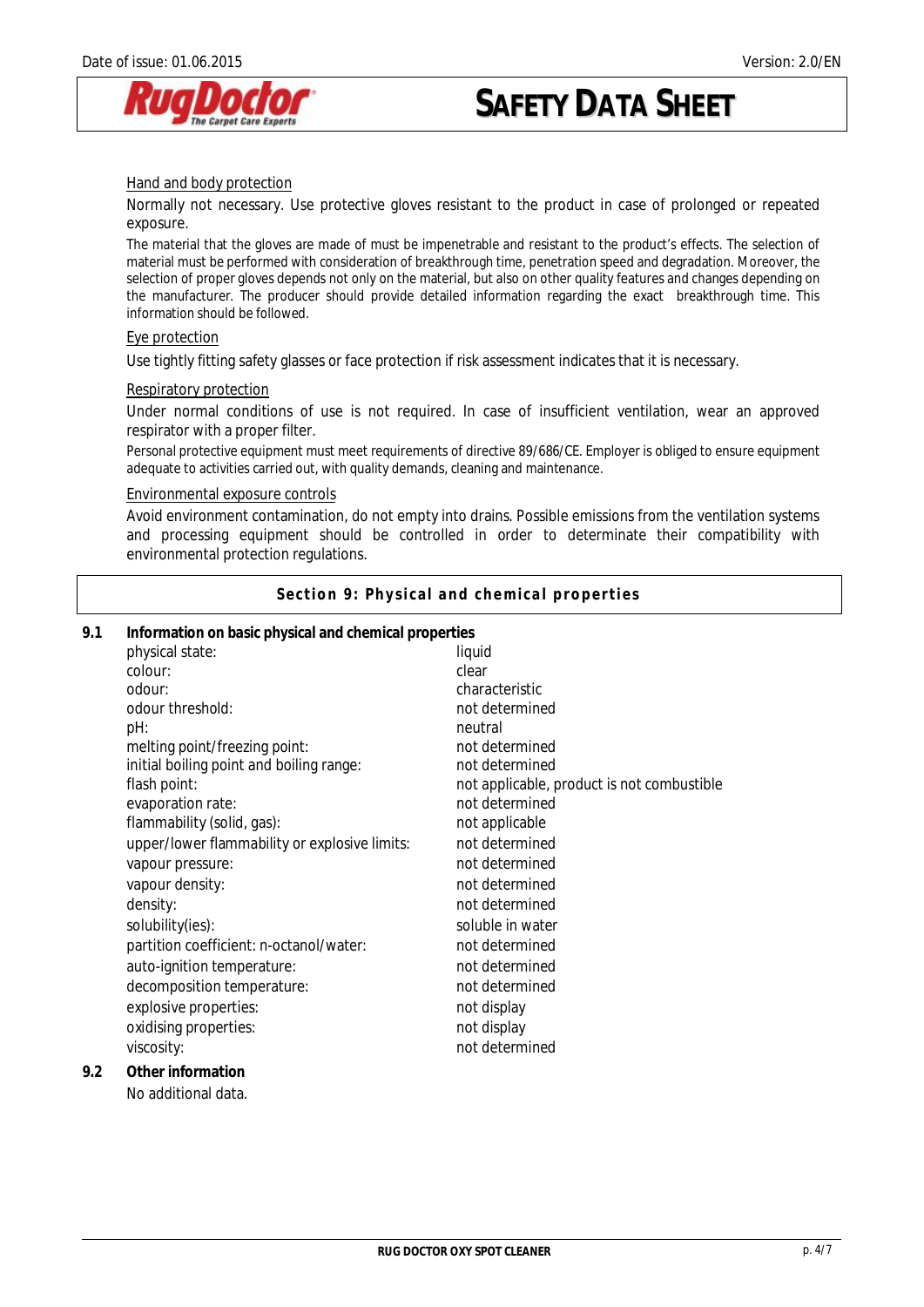

## **Section 10: Stability and reactivity**

| 10.1 | Reactivity                                                                                         |
|------|----------------------------------------------------------------------------------------------------|
|      | Product is reactive. Does not undergo hazardous polimerization. See also subsections 10.3 and 10.5 |
| 10.2 | Chemical stability                                                                                 |
|      | The product is stable under normal conditions of handling and storage.                             |
| 10.3 | Possibility of hazardous reactions                                                                 |
|      | Not known.                                                                                         |
|      | 10.4 Conditions to avoid                                                                           |
|      | Protect from heat and direct sunlight.                                                             |
| 10.5 | Incompatible materials                                                                             |
|      | Strong oxidizers.                                                                                  |
|      | 10.6 Hazardous decomposition products                                                              |

**10.6 Hazardous decomposition products**  Not known.

### **Section 11: Toxicological information**

- **11.1 Information on toxicological effects** 
	- Acute toxicity

Based on available data, the classification criteria are not met.

Skin corrosion/irritation

Based on available data, the classification criteria are not met.

Serious eye damage/irritation

Causes serious eye irritation.

Respiratory or skin sensitization

Based on available data, the classification criteria are not met.

Germ cell mutagenicity

Based on available data, the classification criteria are not met.

**Carcinogenicity** 

Based on available data, the classification criteria are not met.

Reproductive toxicity

Based on available data, the classification criteria are not met.

STOT-single exposure

Based on available data, the classification criteria are not met.

STOT-repeated exposure

Based on available data, the classification criteria are not met.

Aspiration hazard

Based on available data, the classification criteria are not met.

### **Section 12: Ecological information**

**12.1 Toxicity**  Product is not classified as hazardous for the environment. **12.2 Persistence and degradability** 

- Surfactants contained in the product are biodegradable in accordance with regulation (EC) No 648/2004.
- **12.3 Bioaccumulative potential**  Bioaccumulation is not expected.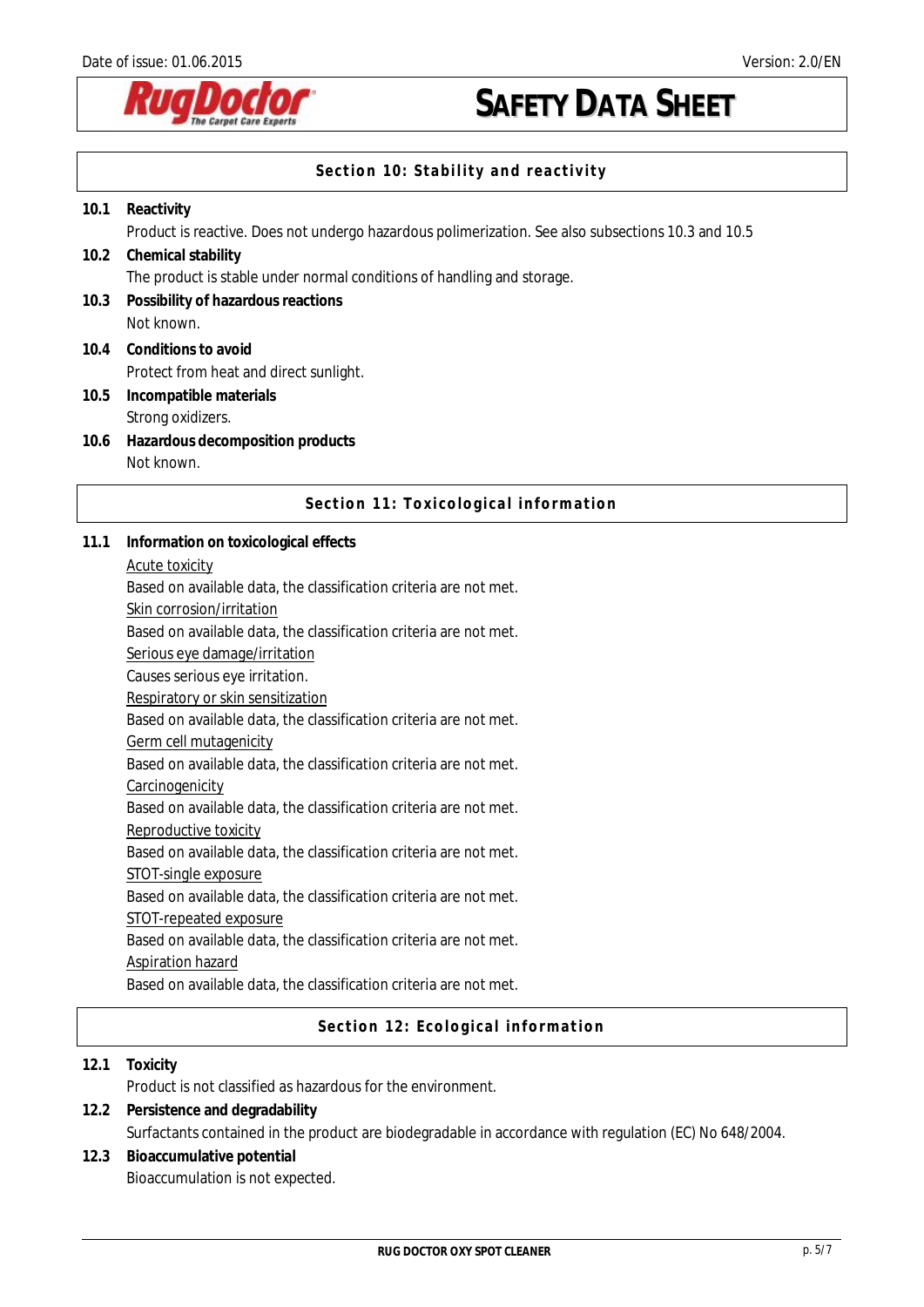

**12.4 Mobility in soil** 

Product mobile in water and soil. Mobility of components of the mixture depends on the hydrophilic and hydrophobic properties and biotic and abiotic conditions of soil, including its structure, climatic conditions, seasons and soil organisms.

- **12.5 Results of PBT and vPvB assessment**  Not applicable.
- **12.6 Other adverse effects** 
	- Product is not classified as hazardous to the ozone layer. Consider other harmful effects of individual components of the mixture on the environment (eg, endocrine disrupting potential, global warming potential).

**Section 13: Disposal considerations** 

**13.1 Waste treatment methods** 

Disposal methods for the mixture: do not deposit with household waste. Disposal in accordance with the local legislation. Waste code should be assigned in place of formation.

Disposal methods for used packing: reuse/recycling/liquidation of empty containers dispose in accordance with the local legislation. Containers contaminated with product residues should be treated in the same way as the product. Only containers completely emptied can be reused.

Legal basis: Directive 2008/98/EC, 94/62/EC.

**Section 14: Transport information** 

**14.1 UN Number**

Not applicable. The product is not dangerous in transport.

- **14.2 UN proper shipping name**  Not applicable.
- **14.3 Transport hazard class(es)**  Not applicable.
- **14.4 Packing group**  Not applicable.
- **14.5 Environmental hazards** 
	- Not applicable.
- **14.6 Special precautions for user**  Not applicable.
- **14.7 Transport in bulk according to Annex II of MARPOL 73/78 and the IBC Code**  Not applicable.

**Section 15: Regulatory information** 

**15.1 Safety, health and environmental regulations/legislation specific for the substance or mixture Regulation (EC) No 1907/2006** of the European Parliament and of the Council of 18 December 2006 concerning the Registration, Evaluation, Authorization and Restriction of Chemicals (REACH), establishing a European Chemicals Agency, amending Directive 1999/45/EC and repealing Council Regulation (EEC) No 793/93 and Commission Regulation (EC) No 1488/94 as well as Council Directive 76/769/EEC and Commission Directives 91/155/EEC, 93/67/EEC, 93/105/EC and 2000/21/EC as amended.